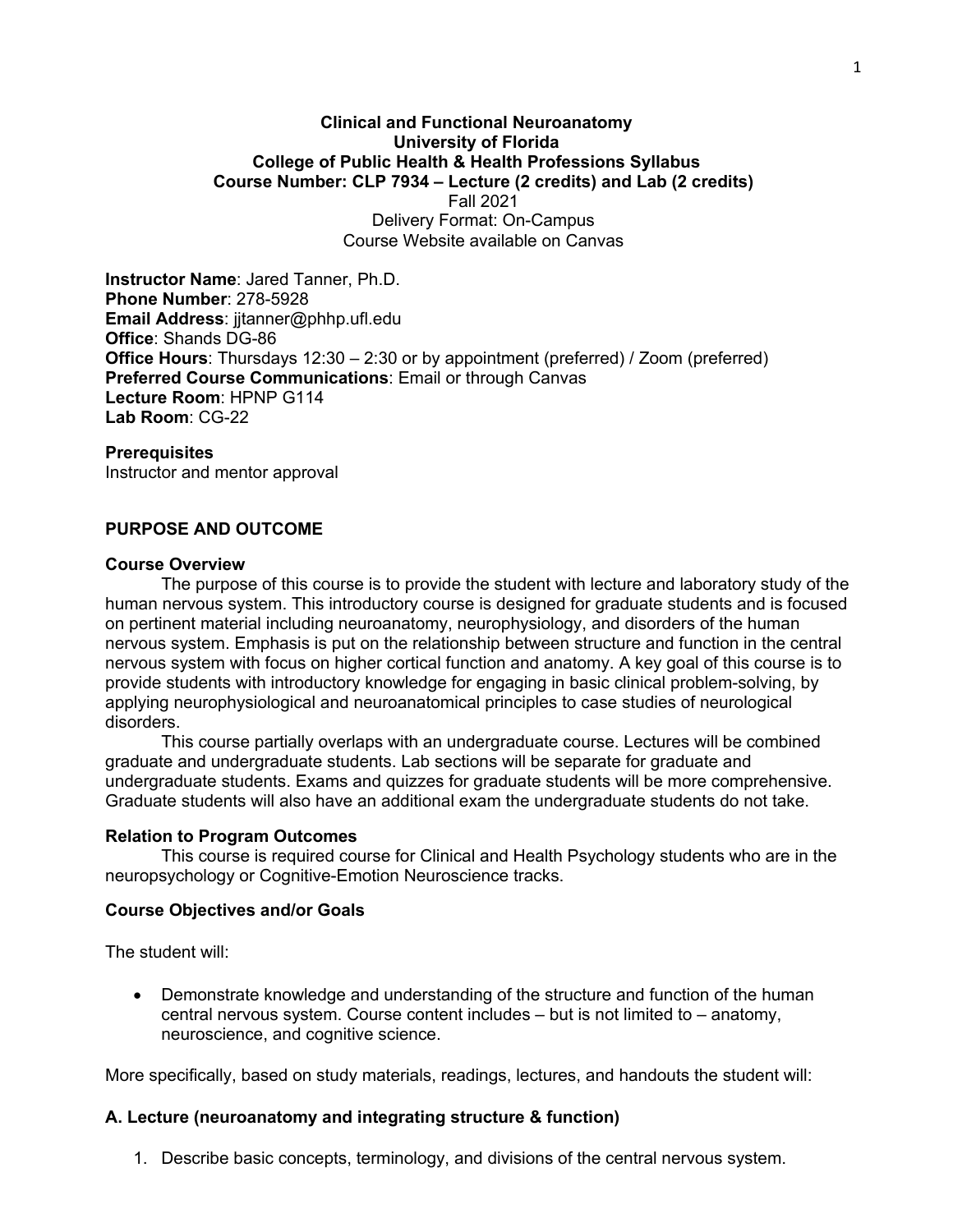- 2. Describe the organization, structure and function of the cerebrum, diencephalon, limbic structures, basal ganglia, cerebellum, brain stem, cranial nerves, and spinal cord.
- 3. Define terms and describe basic cytology of the nervous system.
- 4. Define terms and describe conduction and transmission of nerve impulse as well as excitation and inhibition.
- 5. Understand neurotransmitter systems and functions.
- 6. Trace and describe the flow of blood and cerebrospinal fluid of the brain and spinal cord.
- 7. Define terms and describe lifespan neuroanatomical development.
- 8. Identify structures and describe the organization and function of sensory systems including the somatosensory, vestibular, visual, and auditory systems.
- 9. Identify structures and describe the organization and function of the motor systems and the control of posture and movement.
- 10. Identify structures and describe the organization and function of the autonomic nervous system and the limbic system.
- 11. Integrate the information of structure and function as well as dysfunction of the central nervous system by applying knowledge of brain anatomy to functions in the various areas and lobes and infer the disorders related to various neurological features.

# **B. Brain (neuroanatomy) lab**

- 1. Identify basic structure and function of the brain and spinal cord
- 2. Identify structures and describe their functions including: the meninges, cerebrum, diencephalon, cerebellum, brain stem & cranial nerves, and spinal cord.
- 3. Identity vascular and ventricular structures, trace blood and CSF flow in the brain and spinal cord.
- 4. Describe the etiology, symptoms, signs and treatment of major neurological diseases, disorders, and dysfunctions.
- 5. Relate specific functions and/or disorders to the neuroanatomical structures studied in the brain labs.
- 6. Compare and contrast between different lesions based on their location in the brain.

# **Instructional Methods**

The students will participate in lecture and in laboratory study of specimen and models as well as case studies of neurological disorders. The course involves a mixture of hands-on gross anatomy laboratory experience, lecture, and active learning during lecture.

# **What is expected of you?**

You are expected to actively engage in the course throughout the semester. You must come to class prepared by completing any out-of-class assignments. Completing the readings before class is strongly encouraged. This preparation gives you the knowledge or practice needed to engage in higher levels of learning during the class sessions. If you are not prepared for the face-to-face sessions, you may struggle to keep pace with the class activities, and it is unlikely that you will reach the higher learning goals of the course. Similarly, you are expected to actively participate in the class. Your participation fosters a rich course experience for you and your peers that facilitates overall mastery of the course objectives. Lectures will be recorded and can be provided on an asneeded basis with instructor permission if you are unable to attend.

# **DESCRIPTION OF COURSE CONTENT**

# **Topical Outline/Course Schedule**

| Week | Date(s) | opic(s)         | Readings (encouraged) |
|------|---------|-----------------|-----------------------|
|      | 8/23    | Lab 1: Overview | <b>BCN Chapter 4</b>  |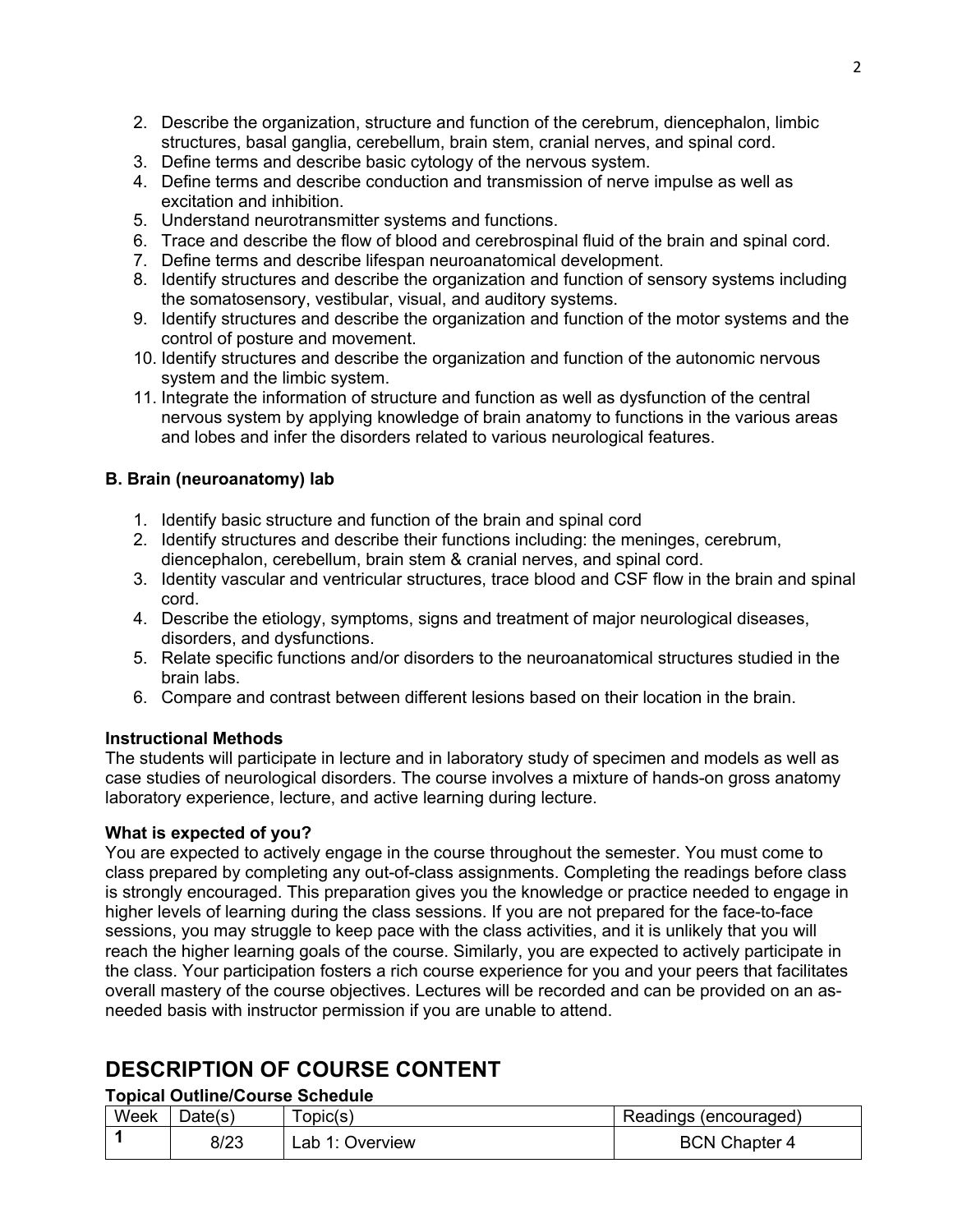| Week           | Date(s)                      | Topic(s)                                                                                 | Readings (encouraged)                    |  |  |  |
|----------------|------------------------------|------------------------------------------------------------------------------------------|------------------------------------------|--|--|--|
|                |                              | Neuroanatomy overview and basic                                                          | NTCC Chapter 2                           |  |  |  |
|                | 8/25                         | definitions                                                                              |                                          |  |  |  |
| $\mathbf{2}$   | 8/30                         | Lab <sub>2</sub>                                                                         | BCN Chapters 1 & 22-23                   |  |  |  |
|                | 9/1                          | Brain and Environs: Cranium, Ventricles,<br>and Meninges                                 | NTCC Chapter 5                           |  |  |  |
| $\overline{3}$ |                              | No lab - Labor Day                                                                       |                                          |  |  |  |
|                | 9/8                          | Cerebral Hemispheres and Vascular<br>Supply                                              | NTCC Chapter 10                          |  |  |  |
| 4              | 9/13                         | Lab <sub>3</sub>                                                                         |                                          |  |  |  |
|                | 9/15                         | <b>Test 1 - Coronal Brain</b><br>Brainstem: Surface Anatomy and Cranial<br><b>Nerves</b> | BCN Chapters 3 & 21<br>NTCC Chapter 12   |  |  |  |
| 5              | 9/20                         | Lab 4                                                                                    |                                          |  |  |  |
|                | 9/22                         | Brainstem II: Internal Structures and<br><b>Vascular Supply</b>                          | NTCC Chapter 14                          |  |  |  |
| 6              | 9/27                         | Lab <sub>5</sub>                                                                         | <b>BCN Chapter 9</b>                     |  |  |  |
|                | 9/29                         | Cerebellum                                                                               | NTCC Chapter 15                          |  |  |  |
| $\overline{7}$ | 10/4                         | Lab <sub>6</sub>                                                                         | BCN Chapters 5 & 6                       |  |  |  |
|                | 10/6                         | Corticospinal Tract and other motor<br>pathways                                          | NTCC Chapter 6                           |  |  |  |
| 8              | 10/11                        | Lab <sub>7</sub>                                                                         | <b>BCN Chapter 11</b>                    |  |  |  |
|                | 10/13                        | <b>Somatosensory Pathways</b>                                                            | NTCC Chapter 7                           |  |  |  |
| 9              | 10/18                        | Lab 8: Test 2 - Pin Test                                                                 | <b>BCN Chapter 14</b>                    |  |  |  |
|                | 10/20                        | <b>Visual System</b>                                                                     | NTCC Chapter 11                          |  |  |  |
| 10             | 10/25                        | Lab <sub>9</sub>                                                                         | <b>BCN Chapter 8</b>                     |  |  |  |
|                | 10/27                        | <b>Basal Ganglia</b>                                                                     | NTCC Chapter 16                          |  |  |  |
| 11             | 11/1                         | Lab <sub>10</sub>                                                                        | <b>BCN Chapter 17</b>                    |  |  |  |
|                | 11/10                        | Limbic System: Emotion and Memory                                                        | NTCC Chapter 18                          |  |  |  |
| 12             | 11/15<br>11/17               | Lab <sub>11</sub><br><b>Higher Cortical Function: Neuroanatomy</b><br>of Language        | <b>BCN Chapter 16</b><br>NTCC Chapter 19 |  |  |  |
| 13             | 11/22                        | No lab - Thanksgiving                                                                    |                                          |  |  |  |
|                | 11/25                        | No lecture - Thanksgiving                                                                |                                          |  |  |  |
| 14             | 11/29                        | Lab 12: Test 3 - Lesion / Case<br>conceptualization                                      |                                          |  |  |  |
|                | 12/1                         | <b>Higher Cortical Function: Neuroanatomy</b><br>of Executive Function                   | NTCC Chapter 19                          |  |  |  |
| 15             | 12/6                         | No lab                                                                                   |                                          |  |  |  |
|                | 12/8                         | Brains Across the Lifespan                                                               |                                          |  |  |  |
| <b>Final</b>   | During<br><b>Finals week</b> | <b>Online Cumulative Final Exam</b>                                                      |                                          |  |  |  |

No lab/lecture. Note about readings: **No readings are required**. Readings will provide supporting information to what we cover in class. BCN = Basic Clinical Neuroscience. NTCC = Neuroanatomy through clinical cases.

# **Course Materials and Technology**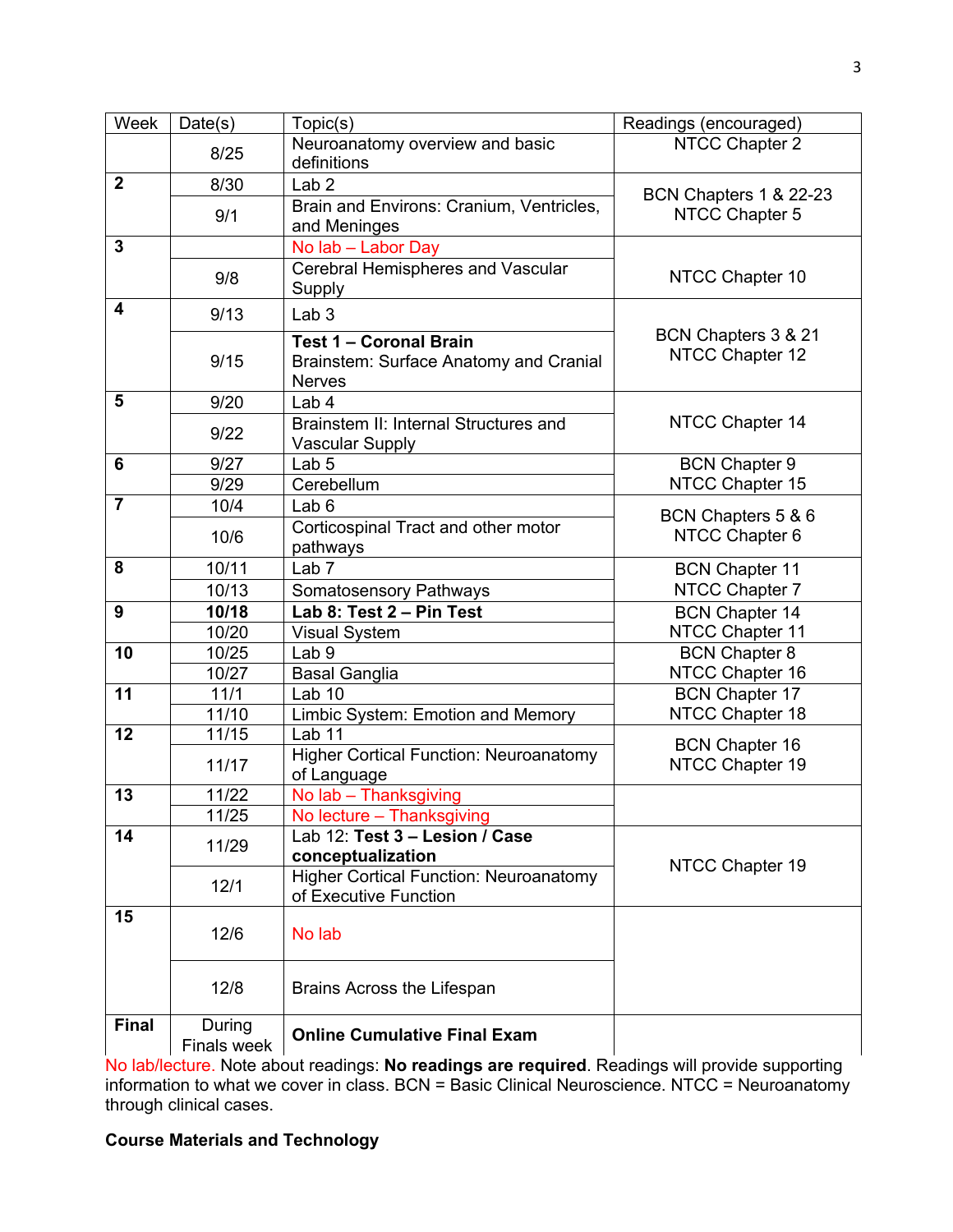Required: Blumenfeld, H. (2021). *Neuroanatomy through clinical cases* (3rd ed.). Sunderland, MA: Sinauer Associates, Inc. Publishers. (the 2<sup>nd</sup> edition also will work)

Optional (this is geared more towards undergraduates but it is well-written and a good secondary source if you happen to love neuroanatomy books); Tolbert, D. L., Young, P. A., Young, P. H. (2015). *Basic Clinical Neuroscience* (3rd Edition). United Kingdom: Wolters Kluwer.

**Nitrile, latex, or vinyl gloves are required during labs** (nitrile are recommended). **Please provide your own**. If you have financial limitations that prevent you purchasing gloves for the semester (cost is typically \$10 or less for a box of 100), please talk with your instructor. You can also split the cost with other students. You will need about 15 pairs of gloves for the semester (this allows for extra sets if any rip or are defective).

For technical support for this class, please contact the UF Help Desk at:

- helpdesk@ufl.edu
- (352) 392-HELP select option 2
- https://helpdesk.ufl.edu/

# **Additional Academic Resources**

Career Connections Center: Reitz Union Suite 1300, 352-392-1601. Career assistance and counseling services.

Library Support: Various ways to receive assistance with respect to using the libraries or finding resources.

Teaching Center: Broward Hall, 352-392-2010 or to make an appointment 352- 392- 6420. General study skills and tutoring.

Writing Studio*:* 2215 Turlington Hall*,* 352-846-1138. Help brainstorming, formatting, and writing papers.

Student Complaints On-Campus: Visit the Student Honor Code and Student Conduct Code webpage for more information.

On-Line Students Complaints: View the Distance Learning Student Complaint Process.

# **ACADEMIC REQUIREMENTS AND GRADING**

### **Quizzes**

Quizzes will be held most weeks there is a lecture. They will be taken on Canvas and available for 4.5 days after lecture. They will be about 15 questions and be comprised of multiple choice, fill in the blank, and true/false questions. Short answers could be a possibility. You will have no more than 30 minutes to take each quiz (students who need accommodations should contact the instructor). You should not use notes, internet resources, other people, books, textbooks, or other sources during the quizzes. We will use the honor system for the quizzes, following the Honor Code: "On my honor, I have neither given nor received unauthorized aid in doing this assignment." If you have any technical difficulties with the quizzes, please contact your instructor.

## **Exams**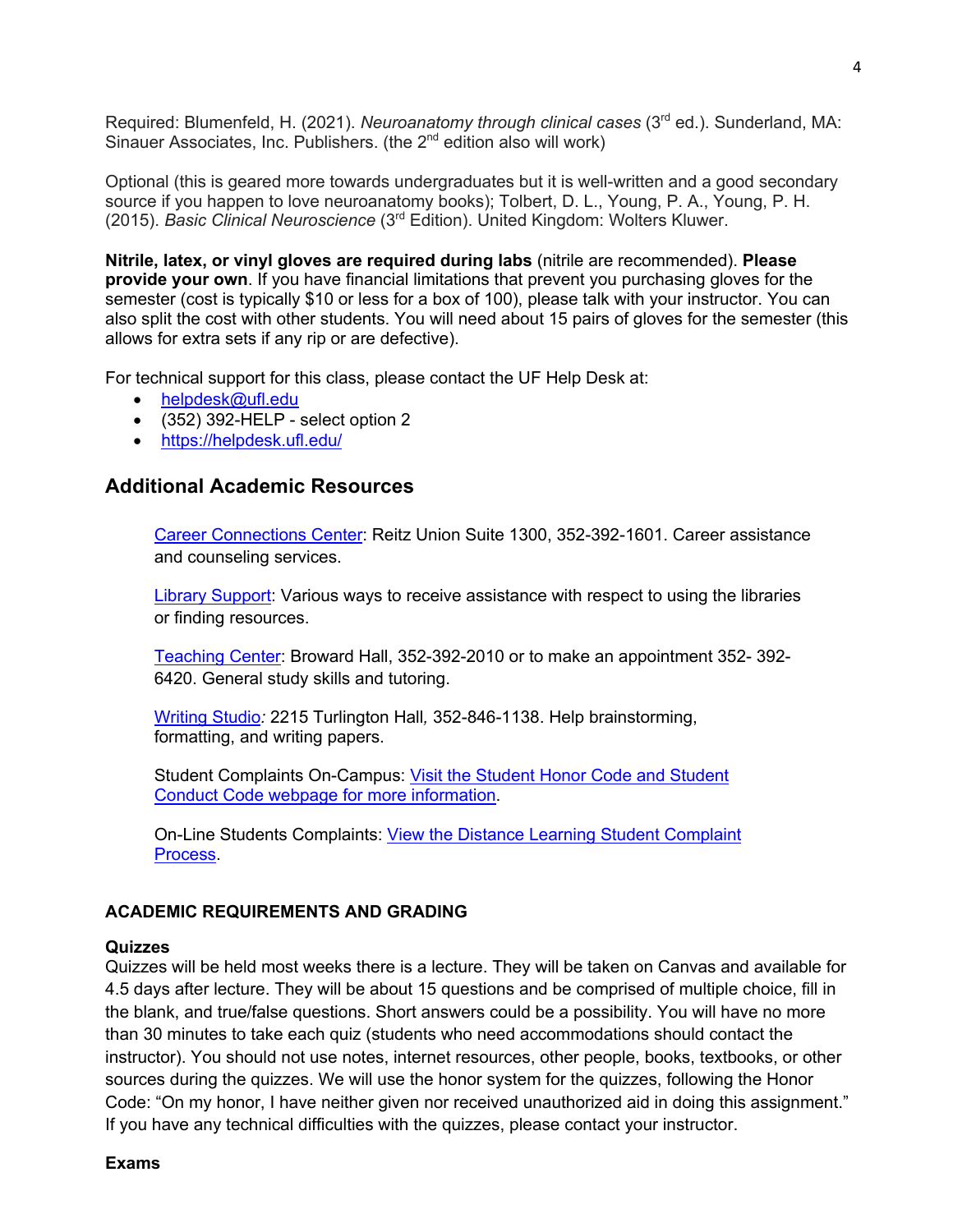*Exam 1* will be completed by the end of the day on September 23. It will be held online. It will consist of fill-in-the-blank. You will have no more than 30 minutes to complete the exam. Students requiring accommodations need to contact the instructor at least 1 week before the examination.

**Exam 2** is comprised of the Lab Pin Test. This will be held on Monday, October 26 during your normal laboratory time. It will be a fill-in-the-blank test comprising up to 100 items.

**Exam 3** will be a case conceptualization/name-the-lesion activity modeled after Blumenfeld case presentations and/or ABPP written examinations. It will be multiple choice and short answer and will be held during lab on Nov 23.

The *final exam* will be held during finals week and will be held online. It will require HonorLock. It will be comprehensive, potentially covering anything in the course. The format will be like the quizzes.

Please read the Honorlock preparation guide if you are not familiar with the process: https://dce.ufl.edu/media/dceufledu/pdfs/Honorlock-Student-Exam-Preparation-Information.pdf

| <b>Requirement</b>                                                 | Due date      | % of final grade   |
|--------------------------------------------------------------------|---------------|--------------------|
| <b>Exam 1: Coronal Brain</b>                                       | Sep 15        | 10% of final grade |
| Exam 2: Lab Pin Test                                               | Oct 18        | 30% of final grade |
| Exam 3: Case<br><b>Conceptualization/Name the</b><br><b>Lesion</b> | <b>Nov 29</b> | 20% of final grade |
| <b>Final Exam</b>                                                  | Dec $11 - 17$ | 25% of final grade |
| <b>Weekly quizzes (weeks 2-16)</b>                                 | Dec 8         | 15% of final grade |

## **Grading**

**Point system used**

| <b>Points</b>          | 93- | $90-$ | 87-  | 83- | $80-$     | 77- | 73- | 70- | $67 -$ | 63- | 60- | <b>Below</b> |
|------------------------|-----|-------|------|-----|-----------|-----|-----|-----|--------|-----|-----|--------------|
| earned                 | 100 | 92    | 89   | 86  | 82        | 79  | 76  | 72  | 69     | 66  | 62  | 60           |
| <b>Letter</b><br>Grade | A   |       | $B+$ |     | <b>B-</b> |     |     | U-  |        |     |     |              |

| Letter<br>Grade        | Δ<br>́г | Δ.   | B+   | D   | В-   | $C+$ | $\sim$<br>u | $C -$                 | D+   | D   | D-   | Е   | <b>WF</b> |     | <b>NG</b> | S-  |
|------------------------|---------|------|------|-----|------|------|-------------|-----------------------|------|-----|------|-----|-----------|-----|-----------|-----|
| Grade<br><b>Points</b> | 4.0     | 3.67 | 3.33 | 3.0 | 2.67 | 2.33 | 2.0         | .67<br>$\overline{ }$ | 1.33 | 1.0 | 0.67 | 0.0 | 0.0       | 0.0 |           | 0.0 |

More information on UF grading policy may be found at: https://catalog.ufl.edu/ugrad/current/regulations/info/grades.aspx

# **Exam Policy**

# **Policy Related to Make up Exams or Other Work**

Make-up exams or quizzes will be available with pre-arrangement or verification of illness from a physician.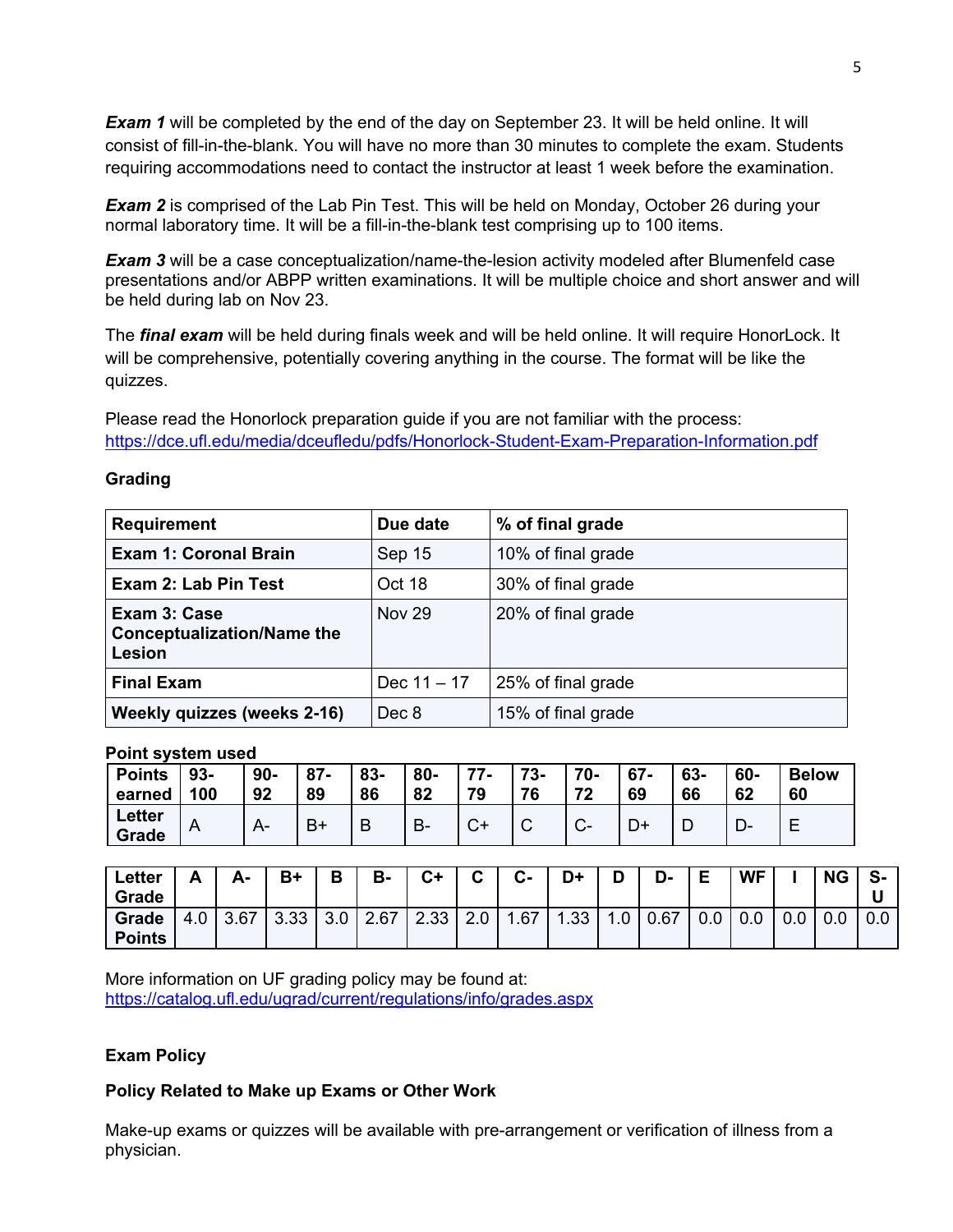Please note: Any requests for make-ups due to technical issues MUST be accompanied by the UF Computing help desk (http://helpdesk.ufl.edu/) correspondence. You MUST e-mail me within 24 hours of the technical difficulty if you wish to request a make-up.

## **Policy Related to Required Class Attendance**

You are expected to attend lecture and lab. Attendance will not be taken or graded but you will be at a *significant disadvantage* if you do not attend lecture and lab. This class follows the UF policy for excused absences. For information regarding the UF Attendance Policy see the Registrar website for additional details: https://catalog.ufl.edu/ugrad/current/regulations/info/attendance.aspx

# **STUDENT EXPECTATIONS, ROLES, AND OPPORTUNITIES FOR INPUT**

## **Specific Behavior in Lab**

Preparation for Lab: *It is your responsibility to bring nitrile or latex gloves for use in lab. There will be some backup gloves available but in limited quantities. Gloves can be purchased online in bulk for a modest fee. If you have financial limitations that prevent you purchasing gloves, please talk with your instructor*. Some labs might have online material to review beforehand. This will be posted on Canvas.

Lab attire: Students must wear close toed shoes (no sandals) and wear clothing that they are comfortable potentially getting splashes on. Please bring your gloves to class (they should not be reused). Wooden probes will be provided.

Use of laboratory materials: Neural specimens are very fragile and must be handled with care. Specimen must not be allowed to dry out. Wet a paper towel with water to cover parts of specimen when out of the buckets for an extended period. Do not poke the specimen with a pencil or pen! Gently touch with a wooden probe.

Lab clean-up: Students are expected to clean up after themselves in lab and return all lab materials to their proper place. Students are not to remove atlases, models, specimen or other lab materials from the classroom.

### **Expectations Regarding Course Behavior and Communication**

All members of the class are expected to follow rules of common courtesy in all email messages, threaded discussions and chats. You are expected to interact respectfully and courteously with other students and the instructor. Course communication should be civilized and respectful to everyone. The means of communication provided to you through eLearning (e-mail, discussion posts, course questions, and chats) are at your full disposal to use in a respectful manner.

Abuse of this system and its tools through disruptive conduct, harassment, or overall disruption of course activity will not be tolerated. Conduct that is deemed to be in violation with University rules and regulations or the Code of Student Conduct will result in a report to the dean of students.

Refer to the **Netiquette Guide for Online Courses** for more information.

Our class sessions may be audio visually recorded for students in the class to refer back and for enrolled students who are unable to attend live. Students who participate with their camera engaged or utilize a profile image are agreeing to have their video or image recorded. If you are unwilling to consent to have your profile or video image recorded, be sure to keep your camera off and do not use a profile image. Likewise, students who un-mute during class and participate orally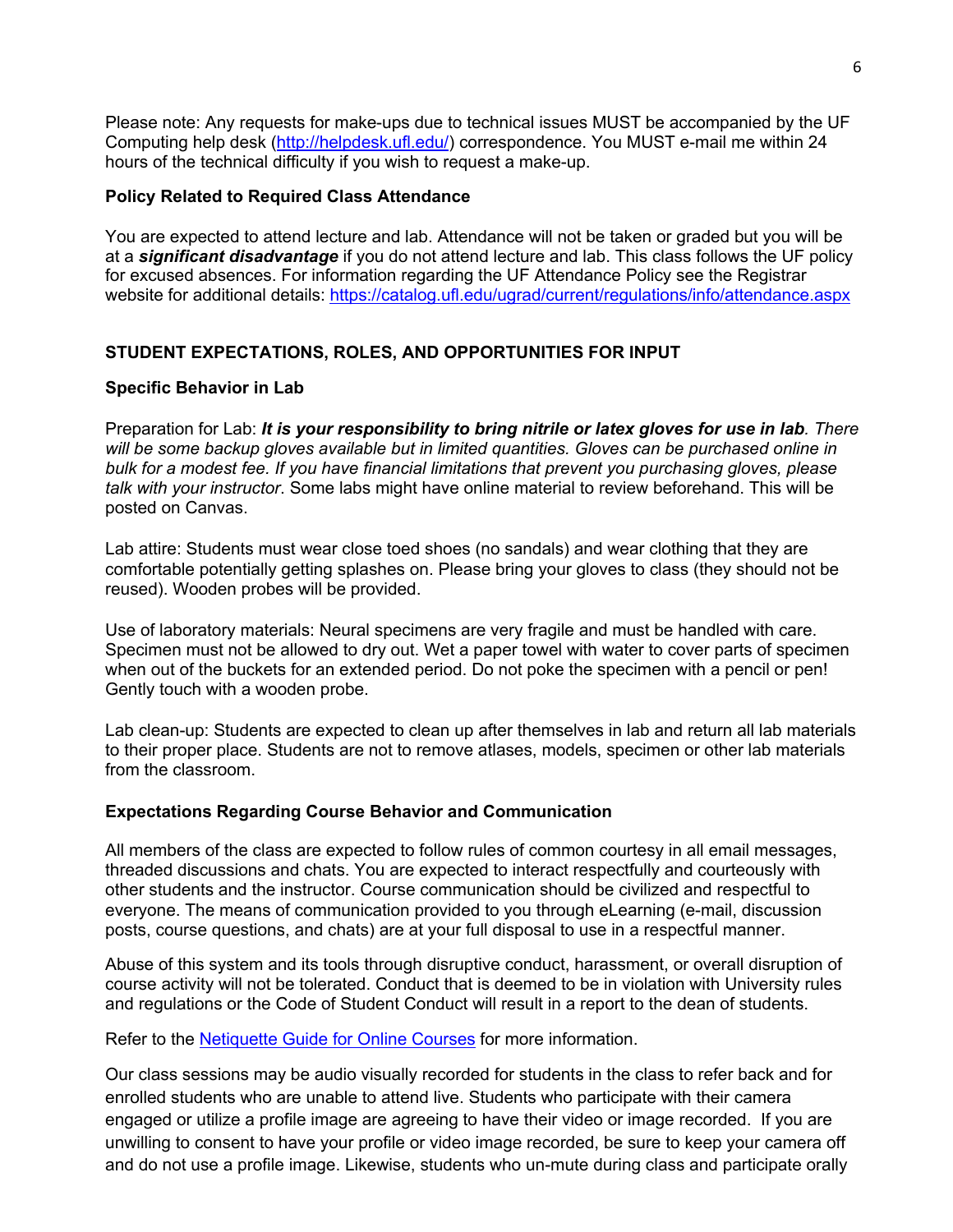are agreeing to have their voices recorded. If you are not willing to consent to have your voice recorded during class, you will need to keep your mute button activated and communicate exclusively using the "chat" feature, which allows students to type questions and comments live. The chat will not be recorded or shared. As in all courses, unauthorized recording and unauthorized sharing of recorded materials is prohibited.

# **Professionalism and COVID**

As students pursuing a path in the health professions or public health, it is crucial to demonstrate professional behaviors that reflect integrity and commitment to the health of patients, fellow health professionals, and to populations we serve. To accomplish this, a strong responsibility for the well-being of others must be evident in our decisions, along with accountability for our actions. Professionalism in the health disciplines requires adherence to high standards of conduct that begin long before graduation. This is particularly true during times of health emergencies such as the COVID pandemic, given our professional habits can have a direct impact upon the health of persons entrusted to us.

If you are not vaccinated, get vaccinated. Vaccines are readily available at no cost and have been demonstrated to be safe and effective against the COVID-19 virus. Visit this link for details on where to get your shot, including options that do not require an appointment:

https://coronavirus.ufhealth.org/vaccinations/vaccine-availability/. Students who receive the first dose of the vaccine somewhere off-campus and/or outside of Gainesville can still receive their second dose on campus.

In response to COVID-19, the following professional practices are in place to maintain your learning environment, to enhance the safety of our in-classroom interactions, and to protect the health and safety of ourselves, our patients, our neighbors, and our loved ones.

- You are required to wear approved face coverings at all times while in Health Science Center classrooms and within Health Science Center buildings even if you are vaccinated.
- If you are sick, stay home and self-quarantine. Please visit the UF Health Screen, Test & Protect website about next steps, retake the questionnaire and schedule your test for no sooner than 24 hours after your symptoms began. Please call your primary care provider if you are ill and need immediate care or the UF Student Health Care Center at 352-392-1161 (or email covid@shcc.ufl.edu) to be evaluated for testing and to receive further instructions about returning to campus. UF Health Screen, Test & Protect offers guidance when you are sick, have been exposed to someone who has tested positive or have tested positive yourself. Visit the UF Health Screen, Test & Protect website for more information.
- Continue to follow healthy habits, including best practices like frequent hand washing.
- Avoid crowded places (including gatherings/parties with more than 10 people)

Sanitizing supplies are available in the classroom if you wish to wipe down your desks prior to sitting down and at the end of the class. Hand sanitizing stations will be located in every classroom.

Course materials will be provided to you with an excused absence, and you will be given a reasonable amount of time to make up work. If you are withheld from campus by the Department of Health through Screen, Test & Protect you are not permitted to use any on campus facilities. Students attempting to attend campus activities when withheld from campus will be referred to the Dean of Students Office.

Continue to regularly visit coronavirus.UFHealth.org and coronavirus.ufl.edu for up-to-date information about COVID-19 and vaccination.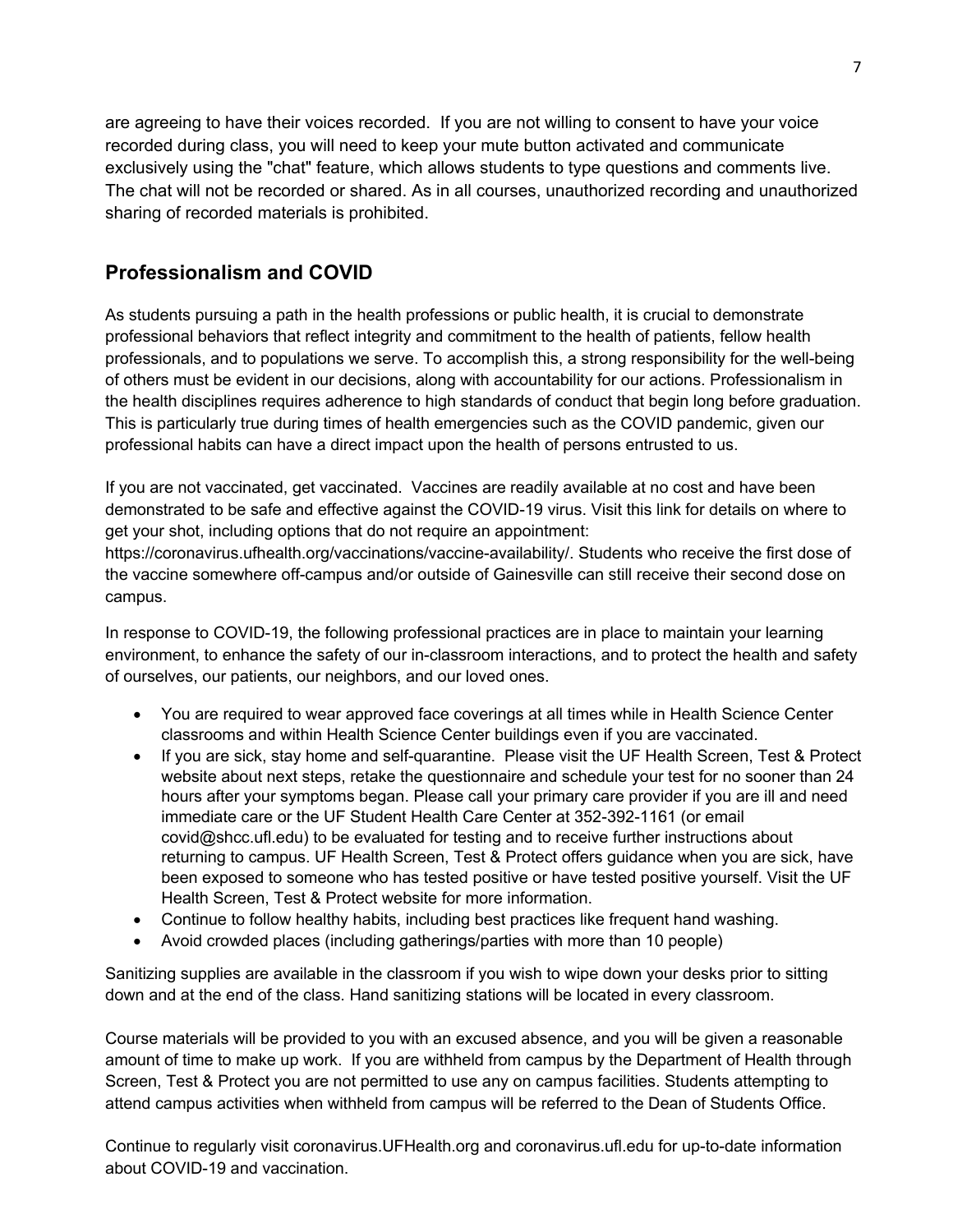#### **COVID-19 Symptoms**

See https://www.cdc.gov/coronavirus/2019-ncov/symptoms-testing/symptoms.html for information about COVID-19 symptoms, which may include fever, cough, shortness of breath or difficulty breathing, fatigue, chills, muscle or body aches, headache, sore throat, congestion or runny nose, nausea or vomiting, diarrhea, and loss of taste or smell.

# **Recording Within the Course:**

Students are allowed to record video or audio of class lectures. However, the purposes for which these recordings may be used are strictly controlled. The only allowable purposes are (1) for personal educational use, (2) in connection with a complaint to the university, or (3) as evidence in, or in preparation for, a criminal or civil proceeding. All other purposes are prohibited. Specifically, students may not publish recorded lectures without the written consent of the instructor.

A "class lecture" is an educational presentation intended to inform or teach enrolled students about a particular subject, including any instructor-led discussions that form part of the presentation, and delivered by any instructor hired or appointed by the University, or by a guest instructor, as part of a University of Florida course. A class lecture does not include lab sessions, student presentations, clinical presentations such as patient history, academic exercises involving solely student participation, assessments (quizzes, tests, exams), field trips, private conversations between students in the class or between a student and the faculty or lecturer during a class session.

Publication without permission of the instructor is prohibited. To "publish" means to share, transmit, circulate, distribute, or provide access to a recording, regardless of format or medium, to another person (or persons), including but not limited to another student within the same class section. Additionally, a recording, or transcript of a recording, is considered published if it is posted on or uploaded to, in whole or in part, any media platform, including but not limited to social media, book, magazine, newspaper, leaflet, or third-party note/tutoring services. A student who publishes a recording without written consent may be subject to a civil cause of action instituted by a person injured by the publication and/or discipline under UF Regulation 4.040 Student Honor Code and Student Conduct Code.

### **Academic Integrity**

Students are expected to act in accordance with the University of Florida policy on academic integrity. As a student at the University of Florida, you have committed yourself to uphold the Honor Code, which includes the following pledge:

### "**We, the members of the University of Florida community, pledge to hold ourselves and our peers to the highest standards of honesty and integrity**."

You are expected to exhibit behavior consistent with this commitment to the UF academic community, and on all work submitted for credit at the University of Florida, the following pledge is either required or implied:

### **"On my honor, I have neither given nor received unauthorized aid in doing this assignment."**

It is your individual responsibility to know and comply with all university policies and procedures regarding academic integrity and the Student Honor Code. Violations of the Honor Code at the University of Florida will not be tolerated. Violations will be reported to the Dean of Students Office for consideration of disciplinary action. For additional information regarding Academic Integrity,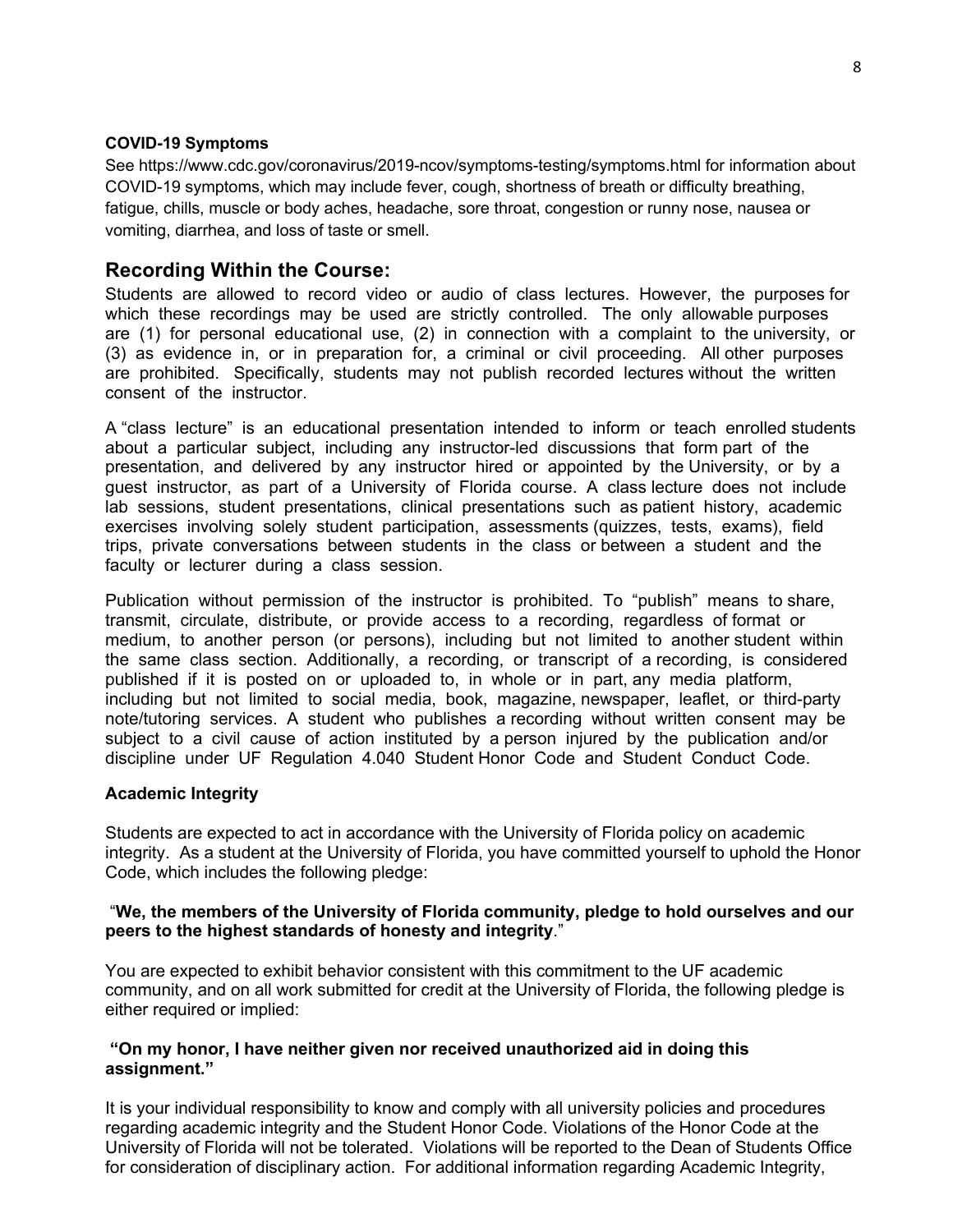please see Student Conduct and Honor Code or the Graduate Student Website for additional details:

https://www.dso.ufl.edu/sccr/process/student-conduct-honor-code/

Please remember cheating, lying, misrepresentation, or plagiarism in any form is unacceptable and inexcusable behavior.

# **Online Faculty Course Evaluation Process**

Students are expected to provide professional and respectful feedback on the quality of instruction in this course by completing course evaluations online via GatorEvals. Guidance on how to give feedback in a professional and respectful manner is available at https://gatorevals.aa.ufl.edu/students/. Students will be notified when the evaluation period opens, and can complete evaluations through the email they receive from GatorEvals, in their Canvas course menu under GatorEvals, or via https://ufl.bluera.com/ufl/. Summaries of course evaluation results are available to students at https://gatorevals.aa.ufl.edu/public-results/

## **Policy Related to Guests Attending Class**

Only registered students are permitted to attend class. However, we recognize that students who are caretakers may face occasional unexpected challenges creating attendance barriers. Therefore, by exception, a department chair or his or her designee (e.g., instructors) may grant a student permission to bring a guest(s) for a total of two class sessions per semester. This is two sessions total across all courses. No further extensions will be granted. *Please note that guests are not permitted to attend either cadaver or wet labs*. Students are responsible for course material regardless of attendance. For additional information, please review the Classroom Guests of Students policy in its entirety. Link to full policy:

http://facstaff.phhp.ufl.edu/services/resourceguide/getstarted.htm

# **SUPPORT SERVICES**

### **Accommodations for Students with Disabilities**

If you require classroom accommodation because of a disability, it is strongly recommended you register with the Dean of Students Office http://www.dso.ufl.edu within the first week of class or as soon as you believe you might be eligible for accommodations. The Dean of Students Office will provide documentation of accommodations to you, which you must then give to me as the instructor of the course to receive accommodations. Please do this as soon as possible after you receive the letter. Students with disabilities should follow this procedure as early as possible in the semester. The College is committed to providing reasonable accommodations to assist students in their coursework.

# **Counseling and Student Health**

Students sometimes experience stress from academic expectations and/or personal and interpersonal issues that may interfere with their academic performance. If you find yourself facing issues that have the potential to or are already negatively affecting your coursework, you are encouraged to talk with an instructor and/or seek help through University resources available to you.

• The Counseling and Wellness Center 352-392-1575 offers a variety of support services such as psychological assessment and intervention and assistance for math and test anxiety. Visit their web site for more information: http://www.counseling.ufl.edu. Online and in person assistance is available.